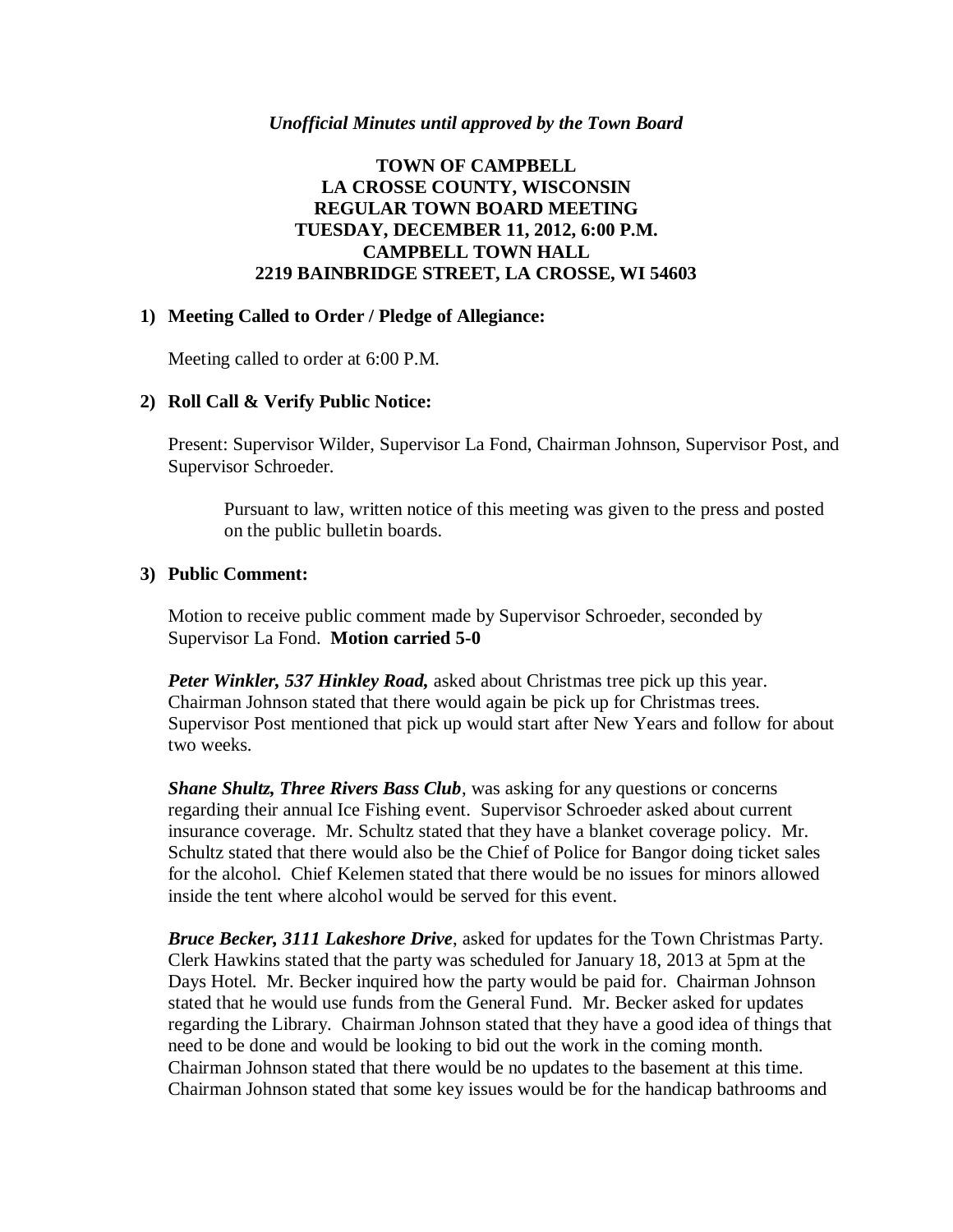the roof. Mr. Becker asked about the employee handbook. Chairman Johnson stated that Town Attorney Brent Smith has given the Town some updates to incorporate into the current handbook.

Motion to close public comment made by Supervisor Schroeder, seconded by Supervisor La Fond. **Motion carried 5-0**

- **4) Consent Agenda: (All items listed are considered routine and will be enacted with one motion. There will be no separate discussion of these items unless a Board member so requests, in which case the item will be removed from the Consent Agenda and be considered on the Regular Agenda).**
	- **A) Approval of Minutes:** Regular Town Board Meeting 11/13/2012, Public Hearing & Special Town Board Meeting 11/14/2012
	- **B) Plan Commission Meeting Recommendations:** 12/04/2012
		- 1) Mark Davig/Laura Olson-Davig, 1515 Nakomis Ave., request for a variance for a garage addition. **(Recommendation to Approve)**

# **C) Payment of Bills:**

Motion to approve Consent Agenda made by Supervisor Schroeder, seconded by Supervisor Post. **Motion carried 5-0**

# **5) Old Business:**

**A)** Update on Library renovations.

Chairman Johnson stated that the Town had a couple people come in and talk about some of the options for the Library. Chairman Johnson stated that two bathrooms would be installed. Interior walls and flooring would be done also. Building the walls out from the block and insulation would be done. Chairman Johnson stated that the windows would be replaced as is. Chairman Johnson stated that the main issue was for the roof and how to insulate. Chairman Johnson stated that the recommendation was to sheet rock the ceiling and insulate from the inside. Supervisor Wilder asked about the installation of an elevator. Supervisor Post said that would be costly and would not be part of the renovations.

# **6) New Business:**

**A)** Discussion and possible action on an ordinance to create section 10.06 of the Code of Ordinances relating to boat launching fees.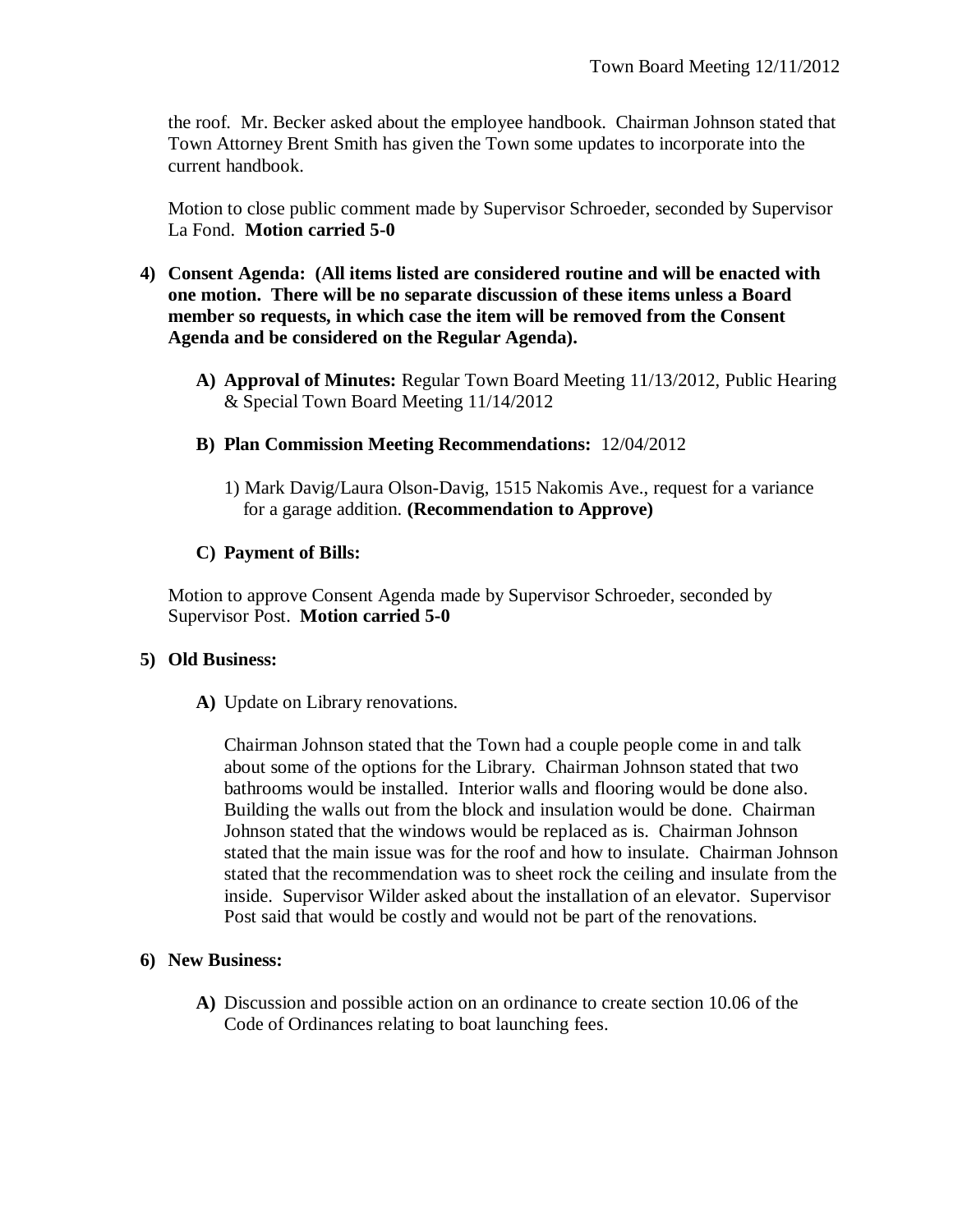Motion to approve an ordinance to create section 10.06 of the Code of Ordinances relating to boat launching fees made by Supervisor Post, seconded by Supervisor Wilder. **Motion carried 5-0**

**B)** Discussion and possible action on revisions to the Employee Handbook

Deputy Clerk Cassie Hanan stated that we updated the Handbook with the suggestions from the Town Attorney. Any reference to collective bargaining was eliminated. The sick leave was reworded to reflect that new employees from January 1, 2012 would receive 3 days of Personal Time instead of the 8 hours per month sick time. Any references to part-time employees receiving any benefits would be removed. An employee acknowledgment form has been added to the end of the handbook and that it is no longer a contract.

Motion to approve the changes brought to the Board for the Employee Handbook by Supervisor Wilder, seconded by Supervisor Post. **Motion carried 4-0, Supervisor Schroeder abstained from the vote.**

**C)** Discussion and possible action to amend the current fee schedule.

Clerk Hawkins addressed the Board with changes of the fee schedule. Mr. Hawkins suggested changes to the Community Center fees regarding the food fee. Mr. Hawkins asked that a full day rental be set at \$125 and that half day rental be set at \$75 and eliminate an additional food fee. Mr. Hawkins suggested changes to the sign permit fees. Mr. Hawkins asked that a two year sign permit fee be increased to \$100. Mr. Hawkins asked to increase the fee for recycling bins to \$10 per bin due to increased costs to order. Supervisor Wilder asked that the fee for the Plainview Shelter rental be increased to \$25 per day.

Motion to approve the changes to the fee schedule as discussed tonight by Supervisor Post, seconded by Supervisor La Fond. **Motion carried 5-0**

**D)** Discussion and possible action on the creation and/or amendment of Chapters 6,9,11, and 16 of the Code of Ordinances.

Chief Kelemen commented regarding the proposed Ordinances. Chief Kelemen stated that these Ordinances are already in use with surrounding Municipalities and has used the wording of them for our own.

Motion to approve what the Chief has done to amend Chapter 6,9,11 and 16 of the Code of Ordinances made by Supervisor Schroeder, seconded by Supervisor Post. **Motion carried 5-0**

**E)** Discussion and possible action on the structure of the Police, Fire, and Personnel Committee.